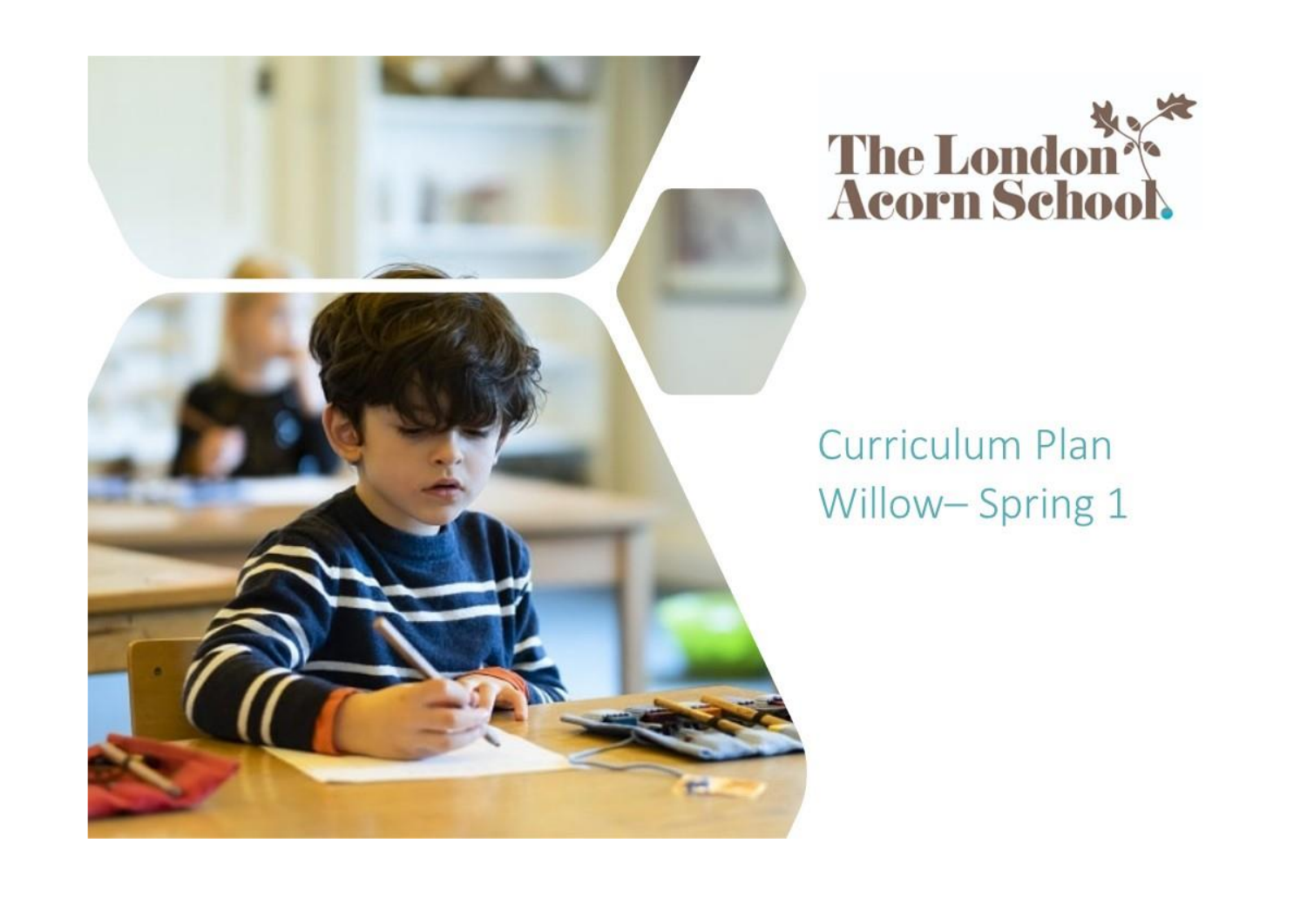## Programmes of Study



Class/ Year Class 1 (year 2) Term Spring – first half term

Unit title: Celebrating Cultures - A topic unit exploring traditional European fairy tales and folktales. Including fables/tales relevant to the cultures of our Class. Literacy Genres

Reading Enhancements: The Jolly Postman- Allan Ahlberg, The Ladybird Tales of Adventurous Girls, Once Upon a Time Map Book BG Hennessy

| Literacy | Grammar<br>To use capital letters for the personal pronoun "I", for names and for<br>the first word in a sentence.<br>To end a sentence with a full stop.<br><b>Writing purpose</b><br>Writing to entertain:<br>Stories (Including re-telling & traditional tales)<br>Descriptions<br>Poetry<br>In character role<br>Writing to inform:<br>Labels, Captions, Lists<br>Recount - First-hand experience<br>Instructions - First-hand experience<br>NCR - Information Leaflet | <b>Maths</b>      | Recognise and name 3-D shapes (e.g. cuboids, including cubes,<br>pyramids and spheres).<br>Reinforcement of number knowledge<br>Count to and from 100, reading and writing numbers<br>Can identify one more than or one less than a given number<br>Can place all numbers on a number line correctly<br>Use language of ordering e.g. first, second, third<br>. Number bonds and related subtraction facts within 10, in several forms<br>e.g. $3 + 4 = 7$ ; $4 = 7 - 3$ ;<br>• Add and subtract one-digit and two-digit numbers to 20 (9 + 9, 18 - 9),<br>including zero from materials |
|----------|----------------------------------------------------------------------------------------------------------------------------------------------------------------------------------------------------------------------------------------------------------------------------------------------------------------------------------------------------------------------------------------------------------------------------------------------------------------------------|-------------------|------------------------------------------------------------------------------------------------------------------------------------------------------------------------------------------------------------------------------------------------------------------------------------------------------------------------------------------------------------------------------------------------------------------------------------------------------------------------------------------------------------------------------------------------------------------------------------------|
| Art      | Explore and investigate how Andy Goldsworthy created natural<br>$\bullet$<br>material images in relation to seasons<br>Explore space and shapes through land sculpture<br>$\bullet$<br>Clay sculpture to explore form and structure; a fairy tale<br>$\bullet$<br>character.<br>to use drawing, painting and sculpture to develop and share<br>$\bullet$<br>their ideas, experiences and imagination                                                                       | <b>Humanities</b> | Exploring stories of the past, present and future.<br>$\bullet$<br>Place events into sequential order from past-present<br>Give plausible explanations about objects from the past and their uses<br>Historical stories and their importance<br>$\bullet$<br>Exploring the history of oral language handed down through<br>generations<br>A study of Mary Seacole and Florence Nightingale<br>Geography<br>• Locational knowledge                                                                                                                                                        |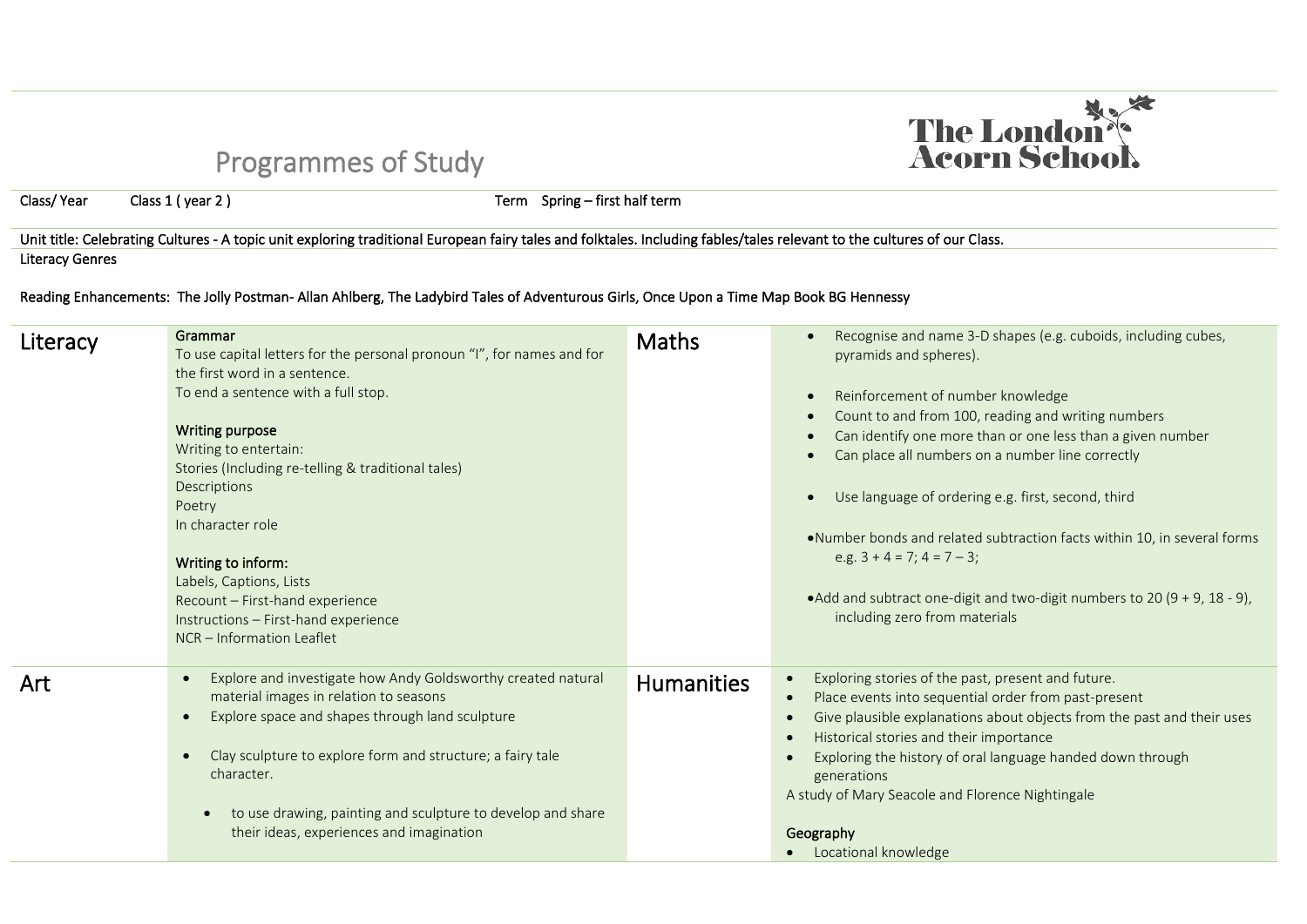|                                        | Use natural materials to build a seasonal sculpture in the park<br>$\bullet$<br>in the style of Andy Goldsworth<br>Form Drawing-Running forms<br>$\bullet$                                                                                                                                                                                                                                                                                                                                                                                                                                                                                                                                                                                                 |                  | § name and locate the world's seven continents and five oceans<br>§ name, locate and identify characteristics of the four countries and<br>capital cities of the United Kingdom and its surrounding seas                                                                                                                                                                                                                                                                                                                                                                                      |
|----------------------------------------|------------------------------------------------------------------------------------------------------------------------------------------------------------------------------------------------------------------------------------------------------------------------------------------------------------------------------------------------------------------------------------------------------------------------------------------------------------------------------------------------------------------------------------------------------------------------------------------------------------------------------------------------------------------------------------------------------------------------------------------------------------|------------------|-----------------------------------------------------------------------------------------------------------------------------------------------------------------------------------------------------------------------------------------------------------------------------------------------------------------------------------------------------------------------------------------------------------------------------------------------------------------------------------------------------------------------------------------------------------------------------------------------|
| Relationships<br>and Health            | RELATIONSHIPS using the fairytales to explore questions to<br>relationship, dynamics and morals.<br>Who are our friends? Emotional Health<br>Self-awareness Healthy and safe Children will learn:<br>• about different types of friends, including grown-ups • the difference<br>between secrets and surprises and the importance of not keeping<br>adults' secrets, only surprises SG • the importance of respecting<br>others' privacy<br>Children should:<br>. be able to talk about good and not so good feelings SG . be able to<br>talk about friends • begin to develop a vocabulary to describe their<br>feelings to others and simple strategies for managing feelings SG                                                                         | Forest<br>School | Barkie and Leafa show their patch of land. ID broadleaf plantain, its structure<br>& healing properties. What is mud? What does it do? Compare 2 habitats -<br>riverbed and leaf litter. ID water shrimps & woodlice. Imbolc weaving with<br>natural materials. Whittling, sawing. Basic fire skills.                                                                                                                                                                                                                                                                                         |
| Design and<br>technology /<br>Woodwork | Woodwork<br>Making a walking stick / staff from natural materials.                                                                                                                                                                                                                                                                                                                                                                                                                                                                                                                                                                                                                                                                                         | Science          | Change and Cycles<br>Day and night cycles (routines)<br>Introduction to length of a day and how it varies<br>The four seasons, how they occur, observed changes and the cycles<br>$\bullet$<br>of life<br>Order and name the days of the week and months of the year;<br>$\bullet$<br>recognise and name the seasons                                                                                                                                                                                                                                                                          |
| Religious<br><b>Studies</b>            | <b>ISLAM- BELONGING</b><br>Identify the importance for some people of belonging to a<br>$\bullet$<br>religion and recognise the difference this makes to their lives<br>Understand the importance of the mosque as a place of<br>$\bullet$<br>corporate worship, the role of the Imam, about the importance<br>of daily prayer and the use of prayer mats.<br>Know about the importance of family and respect in the home.<br>$\bullet$<br>Learn about the birth of a child as a blessing (Barakah).<br>Find out about Islam in the local area.<br>$\bullet$<br>Identify what matters to them and others including religious<br>$\bullet$<br>viewpoints, reflect on their own experiences, communicate their<br>responses and value to opinions of others. | <b>PE</b>        | <b>ATHLETICS</b><br>Can apply variety of speeds for different running lengths. Can perform jumps<br>with standing and running take off. Can send different objects to gain<br>distance, accuracy and improve performance.<br><b>SPORTSMANSHIP &amp; INVASION</b><br>Send a ball for a team member to receive and travel into another space to<br>make forward progress. Participate and co-operate in small, sided games<br>against an opponent with rule understanding. Receive a ball and incorporate<br>sending to a team member or shoot at a target. Practice attacking and<br>defending |